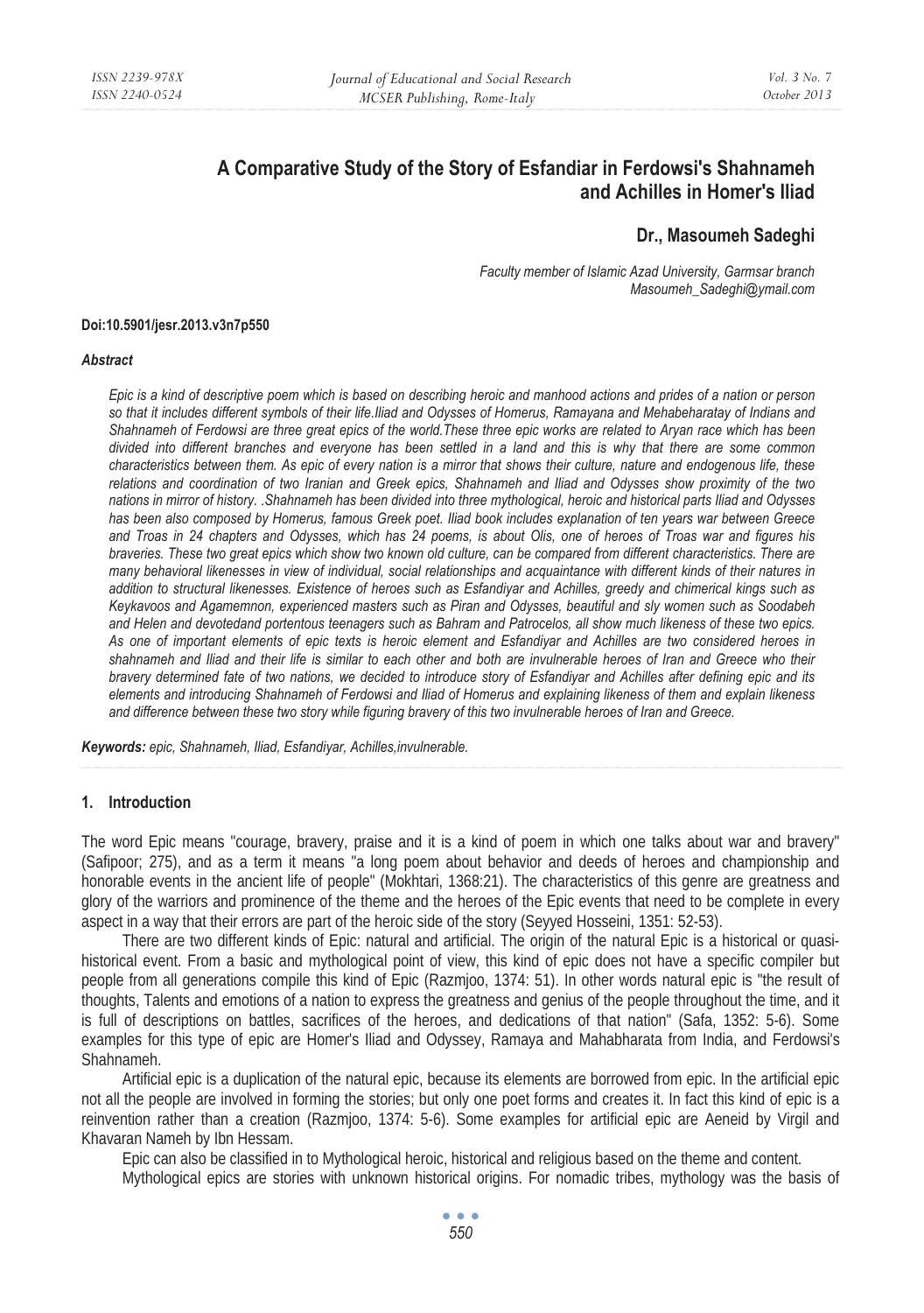beliefs and faith; but by the development of nation's knowledge and information, mythology lost its value as a source of belief and remained a story. (Daad, 1378 : 26). Mythology was often considered as a source of inspiration for poets and authors. In epical texts of every nation a great part of the stories which express a nation's culture and civilization are expressed through myths.Two world's famous epics are Ferdowsi's Shahnameh and Homer's Iliad with an ethnic and national mythology include national heroes' bravery and courage. Shahnameh was composed by Hakim Abol-Ghasem Ferdowsi. Ferdowsi was from the farmers' class in Toos. He was interested in the Iranian culture and decided to write Shahnameh at the age of thirty five. He used different references like Mansour Abu-mansouri's Shahnameh and Khodainameh and tried to express his own thoughts in various fields such as advice, praise of wisdom, truth and goodness.

Shahnameh is about the history of Iran from the creation of the first human being and the first king until the Imperial extinction in Iran by the Arabs. The content of this book is organized into three mythological, heroic and historical parts.

Iliad was written by Homer, the famous poet and story teller of Greece, who lived around 800 B.C. There is not enough information about Homer's life and there are mostly myths and fictions which were compiled and written later. According to these legends, he became blind at the end of his life and travelled to different cities to play harp and sing his lyrical poems for people. What made Homer an everlasting feature in Greek literature is that he described about the history and mythology of the Ancient Greece for the first time in his two epical works of Iliad and Odyssey. Iliad is Greece's most ancient epic. This book contains twenty four poems the topic of which is the battle between Greece and "Troy". This historical event is mixed with myths and legends. Gods and legendary heroes of Greece are talked about in this epopee.Both Shahnameh and Iliad have the fundamental mysteries of epic as an art. Both epopees express the successful and permanent attempts of the artists who tried to perpetuate a nation's glory and identity (Rastegar Fasaei, 1384: 12).

Comparison of Shahnameh and Iliad reveals that Ferdowsi was influenced by Homer's Iliad in some of the stories of Shahnameh. Professor Mehrdad Bahar believes that this influence is the result of the Iranian, Indian neighbor and the attacker Greece's cultural integration at the time of Kushanian reign in the East of Iran (Bahar, 1384: 240). This integration makes some epical stories in India, Iran and Greece similar to each other. In fact these similarities are by no means accidental, but due to some historical events. Immigration of the Greek to the Eastern part of Asia and establishing a Greek government made people from East of Iran familiar with Greek mythology and influenced by Greek stories, and throughout the years there were common grounds between Iranian and Greek mythology which resulted in similarities between Epical stories of Iran and Greece (The seam source: 58-65).

One of the stories in Shahnameh which is influenced by Homer's Iliad is the story of "Rostam and Esfandiyar". This story can be considered as an example of the Iranian and Greek cultural integration. Although this story is part of Shahnameh and the story of Hector and Achilles is formed at the end of Iliad during the war between Greece and Troy, they have many commonalities from the beginning up to the end. These common points can be seen in the characters, geographical location of the events and the endings of the two stories. In the present article, after narrating a summary of both stories, a comparative analysis of the similarities and difference between these two stories will be made.

## **2. The story of Rostam and Esfandiar**

Esfandiar is an Iranian hero and an invulnerable prince. He is the son of Goshtasb, the Kiani king. Goshtasb who was crowned when his father Lohrasb was still alive, repeatedly promises handling over the kingdom to his son, but does not keep his promise. The first time was when Goshtasb wants to send him to fight Arjasp, king of the Turanians, because of revenge for zarir. Goshtasb promises to leave him the crown if he wins the battle. After that Goshtasb promises him the throne if Esfandiar spreads Zoroastrianism in the world and brings infidels into this religion. Esfandiar spreads Zoroastrianism all over the world, but again Goshtasb failes to carry out his promise. He not only does not bestow the crown upon him but also orders to jail him in Gunbadan fortress because a person called "Gorazm" speaks ill about Esfandiar. Arjasp attacks Iran. Goshtasp is unable to confront him, therefore, he asks Esfandiar, who is imprisoned, to stand against Turanians, and he accepts. After defeating them, Esfandiar goes to Royin fortress according to the Kayanian king's wish. He rescues his sisters who had been imprisoned there. He takes a lot of risks to save them and passes the Seven Trials, but once again the king reneges on his promise and resorts to another trick so he consults with his minister, Jamasp, to know about Esfandiar's fate. Jamasp, who is an astronomer and predictor, predicts death of Esfandiar by Rostam in Zabolestan. Knowing about this event, Goshtasp asks Esfandiar to go to Zabol and bring Rostam bound. Esfandiar rejects at first but accepts after discussing it with his father and prepares himself to go to Zabolestan.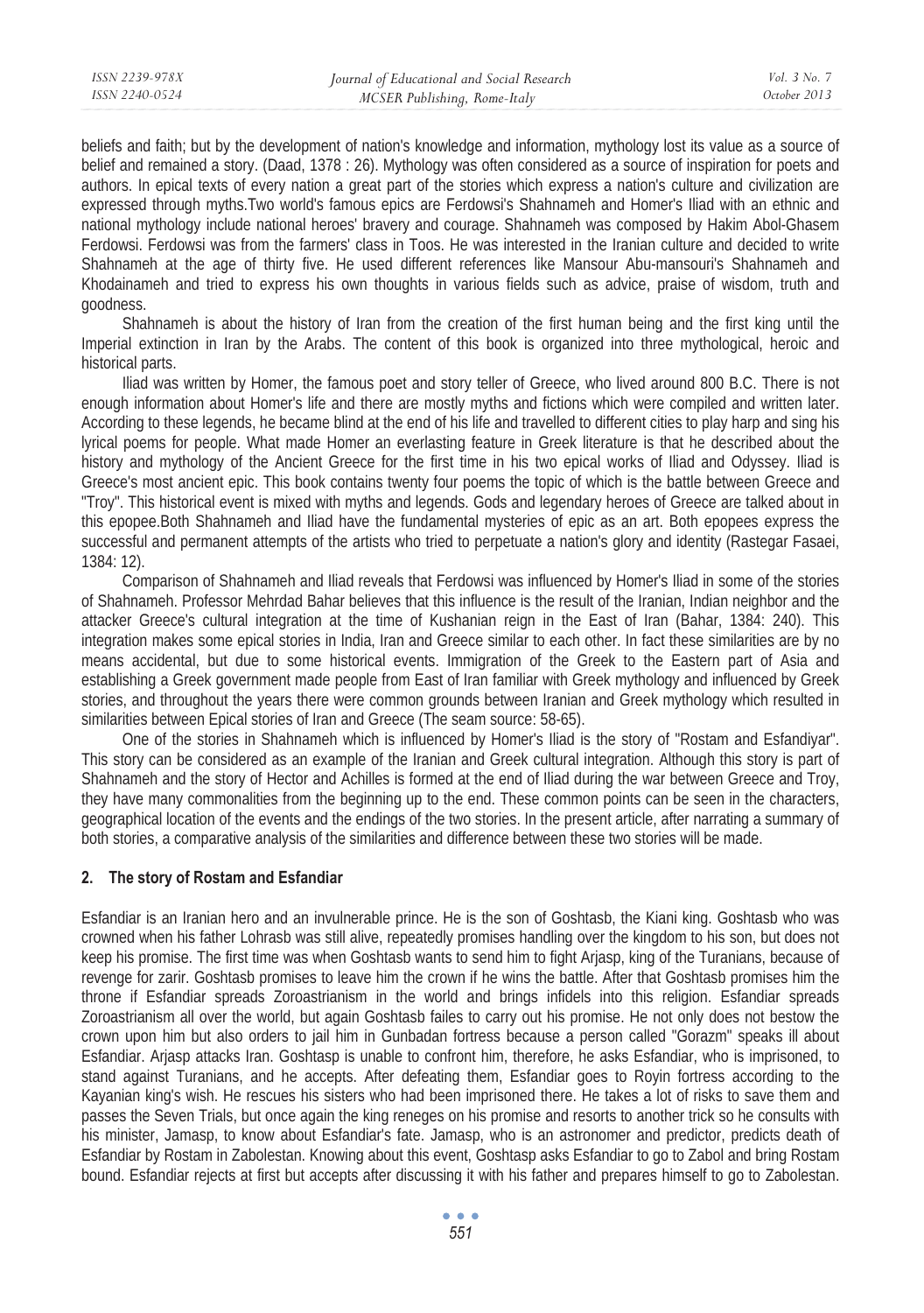| ISSN 2239-978X | Journal of Educational and Social Research | Vol. 3 No. 7 |
|----------------|--------------------------------------------|--------------|
| ISSN 2240-0524 | MCSER Publishing, Rome-Italy               | October 2013 |
|                |                                            |              |

His mother, Katayun repeatedly tries to dissuade him from his decision but the Kayanian prince does not pay any attention to his mother's words. Rostam warned him repeatedly not to fight in Zabolestan, but he refrains and finally war breaks out between them. Rostam becomes wounded and helpless. Zal, Rostam's father, asks Simurgh to help him and Simurgh shows Rostam how to kill Esfandiar, and teaches him how to make an arrow to hit the eyes of Esfandiar, his weak spot, so Esfandiar is killed by Rostam.

#### **3. The story of Achilles and Hector**

The story of Achilles happens on the tenth year of the war between Greece and Troy. The main cause of this war was that Helen, Agamemnon's brother's wife, was kidnapped by Paris, the Troy's prince. The story begins with the conflict between Achilles, the Greek general, and Agamemnon, the king of Argos. Agamemnon kidnaps a girl called "Briseis" who was imprisoned by Achilles. Being resentful, Achilles refrains to fight and returns back to his tent.

The goddess Tethys, Achilles' mother, asks Zeus, the king of Greek gods to punish the king's troops for this action. Therefore, Agamemnon and his troops are defeated by Troy's people and Hector, their commander. Regretting his behavior, the Greece king sends his representatives to Achilles and asks Achilles to help him during the battle. First, Aulis, the Greek commander talks to Achilles but the champion still refrains to fight. Then, Patroclus who is Achilles' friend goes to him and asks him for help. Achilles does not accept and provides him with weapons. Patroclus accepts the weapon and goes to fight Hector, but is killed.

Being mad about his friend's death, Achilles wears the armor gods had made him and attacks Troy's troops and kills many of them. One of the dead is Hector, the Troy's corps commander. Achilles fastens the Hector's body to the chariot and turns around Troy's fortifications. Paris, the Troy's prince, shoots the invulnerable Achilles in the heel with an arrow and he is killed. After a hard battle, Greeks return Achilles body back. Achilles' mother, Tethys, buries her son's body magnificently. Finally Greeks defeat Troy's troops and win the battle.

#### **4. Common points of the two stories**

We have already mentioned about the influence of Homer's Iliad on Ferdowsi's story of "Rostam and Esfandiar" and also its similarities with the story of "Achilles and Hector".One of the common points in these two stories is the geographical location of the events. The story of "Rostam and Esfandiar" happens in Zabol and the story of "Achilles and Hector" takes place in Greece. Greece to Troy is just like Iran to Sistan, a big country to a small region.

The other similarity is the characters and champions. Characters in these two stories such as Esfandiar and Achilles, Goshtasp and Agamemnon, Hector and Rostam, Katayun and Tethys, Zal and Paris have many features in common. Esfandiar, the son of Goshtsp is not only a prince but also a champion. None of the other characters in Shahnameh have both of these features "(Eslami Nodoushan, 1376: 353)". "His life is short and he spends all his life in conflicts; but his short life is full of victories and glories. He is the hero of the Zoroastrian religion and claims that he was the one who made the entire world follow it "(Eslami Nodoushan, 1351: 122)". Esfandiar constantly defends Iran against enemies. Achilles, similarly, defends the crown of the Greece king against the Troy.

These two heroes are in conflict with the kings. Esfandiar desires to take his father's kingdom and thinks he deserves it as an award for his deeds. Achilles is also resentful about Agamemnon because he kidnapped his beloved girl.Both heroes talk about the battles and their services to the king, and complain about the king's unkindness towards them. Esfandiar talks to Katayun, his mother, about his bravery and courage in the battle field, his fight with Arjasp and releasing his sisters from the prison of Turanians and complains about his father's inattention (Ferdowsi, 1381: 712-713). In the ninth poem of Iliad, Achilles also mentions about his championships and complains that Agamemnon has ignored his deeds and kidnapped his wife (Homer, 1385: 302).

The other common feature between these two heroes is their invulnerability. "Based on Mzdysna tradition and legend, Zarathustra washes Esfandiar in holy water so that he becomes invulnerable and immortal. But because of an instinct and erroneous fear he closes his eyes when he dives into water and his eyes are not washed over and they remain vulnerable (Meskoob, 1342: 29).

Achilles is also believed to be dipped in styx or river of immortality which makes all his body except his heels invulnerable and immortal (Pin Saint, 1380: 199). Both heroes are invulnerable except for a single part of their body which remains vulnerable.One of the most prominent features of Epic is the prediction of events. "Prediction is prevalent in the myths of the world. In Shahnameh most historical events are revealed to the king and champions by priests, astronomers and predictors (Sobhani, 1372: 164).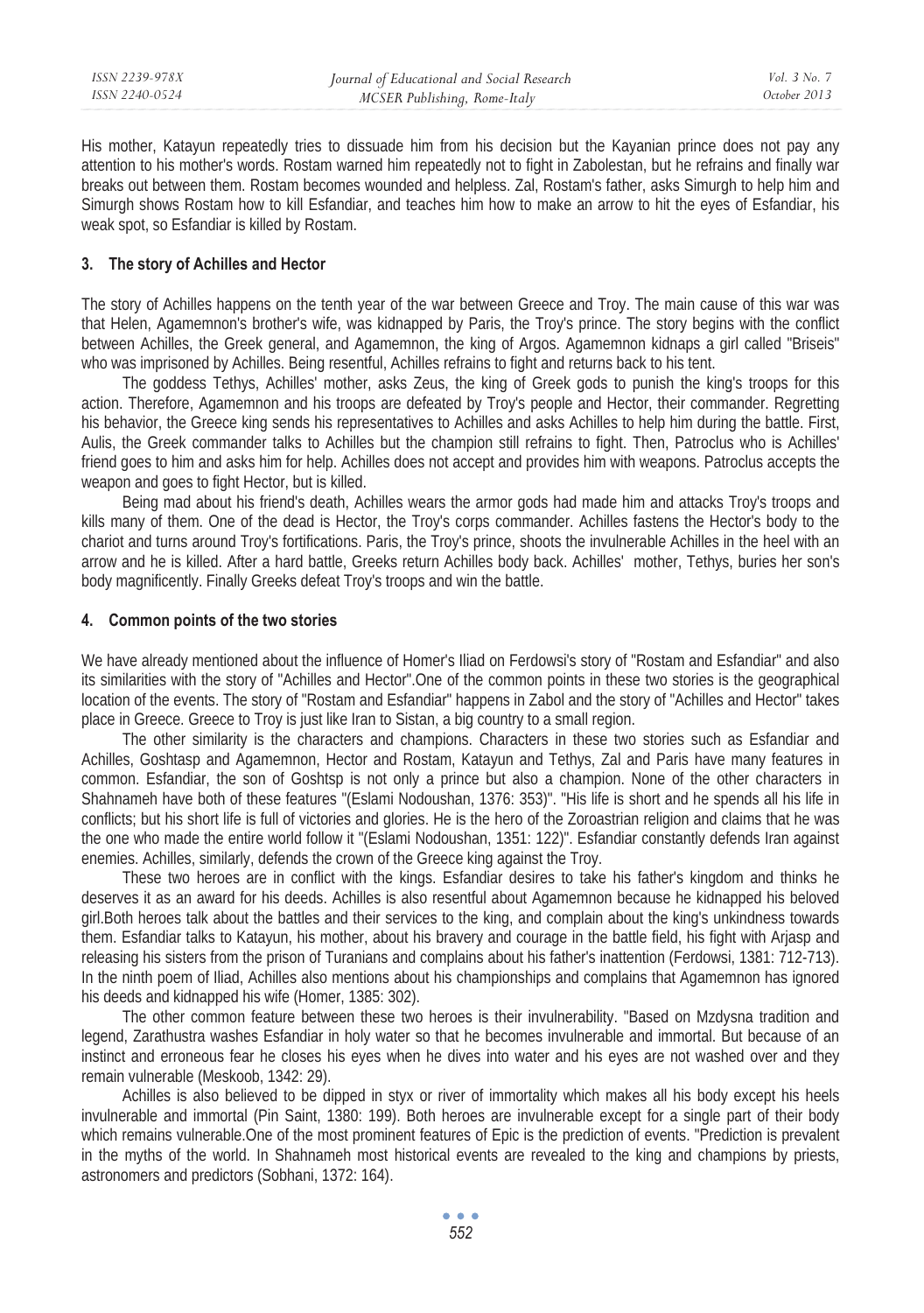| ISSN 2239-978X | Journal of Educational and Social Research | Vol. 3 No. 7 |
|----------------|--------------------------------------------|--------------|
| ISSN 2240-0524 | MCSER Publishing, Rome-Italy               | October 2013 |
|                |                                            |              |

As an answer to Goshtasp who asks for the Esfandiar's fate, Jamasp looks at "the ancient horoscopes" and predicts that he would die in Zabolestan. Knowing about his decision about going to Zabolestan, Katayun, Esfandiar's mother, advices him and tries to persuade him not to go. "she feels an ominous fate for his son in her heart as a result of her maternal affection, however, Esfandiar does not accept her mother's advice" (Eslami Nodoushan, 1376: 1362).

Moving to Zabolestan, Esfandiar's camel kneels at a crossroad, one to Zabolestan and the other to Gunbadan fortress to prevent the prince. Esfandiar takes it as a bad omen and orders to kill the camel to turn the infelicity back to the animal (Ferdowsi, 1381: 717).

There are similar predictions in Iliad too. It was predicted that "if Achilles does not help, they cannot take the Troy and he will win near the city walls and die there" (Homer, 1385:20). Achilles' mother constantly mentions about the early death of her son and prevents him from going to the battle (the same source: 61). Before Achilles goes to the battle field, his swift horse, Xanthus starts to speak and predicts his death (the same source: 90). The death of the two heroes is also similar as both of them are killed by supernatural forces. Esfandiar is killed by Zal and Simurgh, and Achilles in killed by gods.At the moment when Esfandiar is dying, he believes that Goshtasp is the reason for his death and warns him that in the other world he will ask for justice about his father in the sight of God. (Hamidian, 1383: 339).

Rostam and Hector are two other similar heroes in these two epics. Rostam is a great Iranian champion from Sistan. During his long life Rostam greatly helped Iran and the kings; However, when he gets old he stands against Esfandiar and starts an unwanted fight with him.Hector is also an experienced champion who has constantly supported the Troy and the people there. The war between Troy and Greece is unwantedly imposed on him and he is forced to fight with Greek champions (Bahar, 1384:242).

These two champions have got the same physical power and strength. Rostam has sword and mace. He is fullbodied and not every horse can carry him. His food is also much more than a normal human being. Hector is also a very powerful man. When nobody can move a heavy stone, he carries it just like a sheepskin. A common scene in these two stories is when Esfandiar sees Rostam healthy after he was wounded in war. He addresses him and says," it is because of Zal's tricks that you are healthy now, but I fight with you and defeat you so Zal will never see you healthy again" (Ferdowsi, 1381: 736).

Hector is also wounded in one of the wars with the Greeks. His enemy says, "you disobedient, you could survive after you were near death, and Zeus again saved you….if you come across me again in future, having God by my side, I will kill you" (Homer, 1385: 359).

The other two similar characters in these stories are Goshtasp, king of Iran and Agamemnon, king of Greece. Egoism is their common feature which makes the two champions indignant.

"Goshtasp is an example of a person that has nothing devine as the result of his desire for power. He only thinks about keeping his power. Power is not means for him but ends. To reach this end, he sacrifices the most natural and sacred blessings that is affection for his child" (Rahimi, 1369: 141). He causes Esfandiar to die because of his egoism and ambition not to bestow him the crown. Agamemnon, who is forced to give up Chryseis, Apollon temple priest's daughter, takes Briseis, Achilles beloved, from him to make him annoyed.

Both kings are insipient. Because of indiscretion and ignorance to the country, Goshtasp neglects Arjasp's attack, and this makes Turanian's king attack Iran and Goshtasp's father, Lohrasp, is killed (Ferdowsi, 1381: 673-674). Agamemnon also offends Achilles because of his indiscretion so a lot of problems are made for Greece in the battle with Troy.

Hypocrisy is another common feature of these two kings. When Goshtasp understands about Jamasp's prediction on Esfandiar's death, he appears to be upset, but in reality evil thoughts and fate takes him into dysfunctions (Ferdowsi, 1381: 713). After the offensive behavior of Agamemnon, Achilles also talks about dishonesty and hypocrisy of the king. "…..I consider the one whose heart and tongue is not the same as the gate of enemy's hell…." (Homer, 1385: 303).

One of the common points in these two epics is the sanctity and high position of the kings in a way that the others are completely obedient. Although Esfadiar is offended by Goshtasp in Shahnameh, he accepts his demand to fight with Rostam. Achilles can also prevent Brassies to be taken by Agamemnon envoys but he does not stop them.Zal and Paris are the other two similar characters in these stories. From the first beginning day of his life, Zal is considered as a sinister and ominous child and he is rejected by his family and his father, Sam. Simurgh brings him up and helps him do great things. Paris is also rejected at a young age because of his infelicity; because it was predicted that his existence leads to the destruction of Troy. He is brought up by a bear, later on he is connected to gods and does supernatural actions.

The other common characters are the mothers of these two heroes. Their behavior, their words and advices to their children are the same. Katayun, Esfandiar's mother, becomes sad when she understands about Goshtasp's demand and when she sees her son's determination to go to Zabolestan. She calls her son as "suffered" with tearful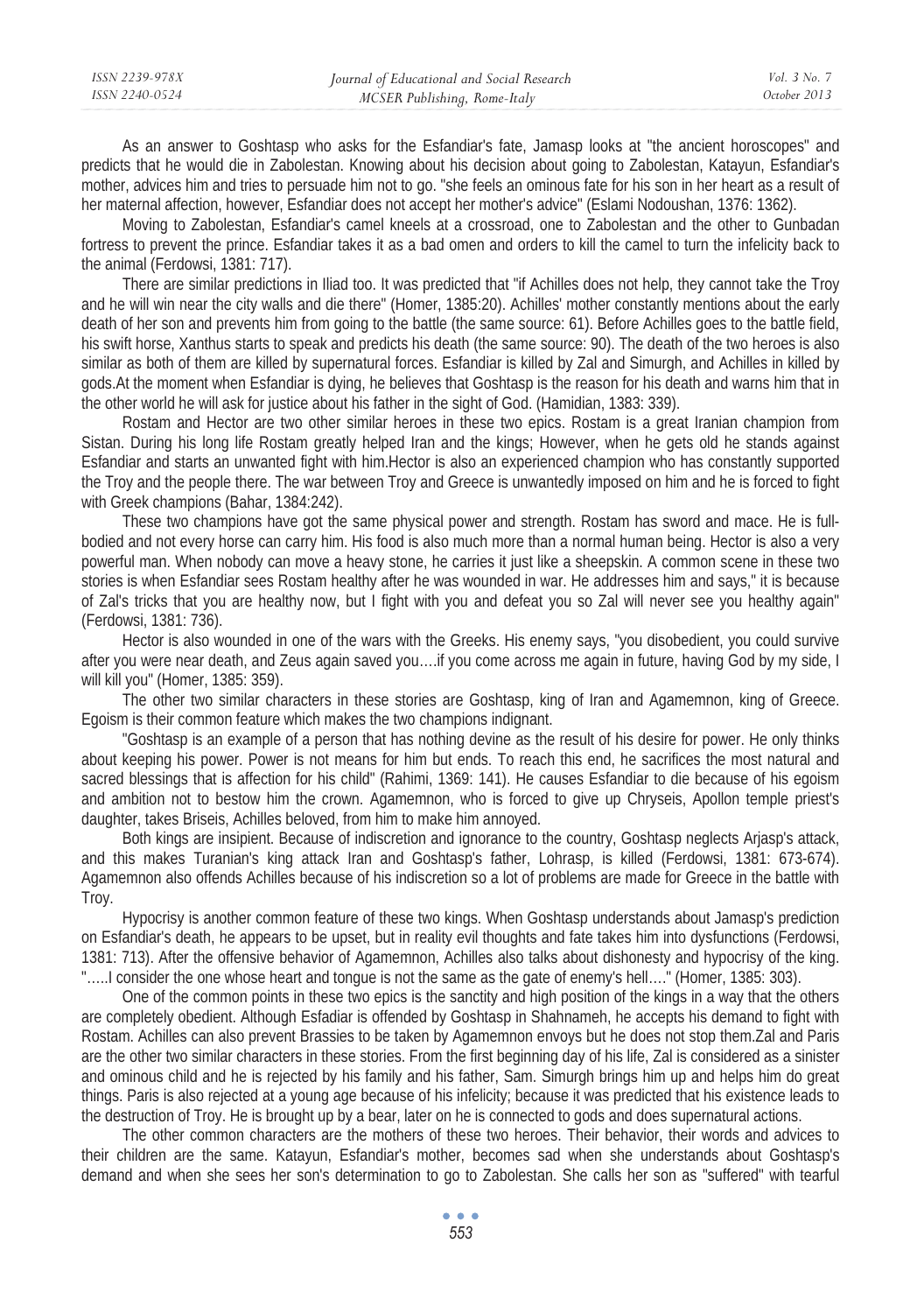| ISSN 2239-978X | Journal of Educational and Social Research | Vol. 3 No. 7 |
|----------------|--------------------------------------------|--------------|
| ISSN 2240-0524 | MCSER Publishing, Rome-Italy               | October 2013 |
|                |                                            |              |

eyes and advices him not to desire for the crown at the expense of his life (Ferdowsi, 1381: 716-717). Tethys, Achilles' mother, also advices her son with tearful eyes as she knows about Agamemnon's oppression, "….My son, woe is me that I should have borne or suckled you. Would indeed that you had lived your span free from all sorrow at your ships, for it is all too brief; alas, that you should be at once short of life and long of sorrow, therefore, was the hour in which I bore you…..nurse your anger and hold aloof from fight" (Homer, 1385: 64).

The other common feature in these two stories is the presence of supernatural elements and their involvement in the events. In the story of Esfandiar, when Rostam is injured by the Kayanian prince, he goes to his father, Zal, and Zal asks Simurgh to help him save Rostam's life. Simurgh pulls out the arrows from his wounded body and puts his feathers on his wounds as salve. Immediately after, Rostam, the Iranian world champion, recovers (Fersowsi, 1381: 747-748).

In Iliad also gods help the heroes in the battle field. Achilles meets Athene, Greece's goddess, and asks why she is there. She replies: "I came from the heavens to quell your anger". (Homer, 1385: 215).

Elsewhere, when the distressful Achilles goes to the waterside, and starts to cry and calls Tethys, his mother for help, siting beside her father, she hears Achilles' words and rises from sea's depths like white steam and stands in front of her son (the same source: 270).

These two stories can also be compared from the tragedy point of view. "Tragedy is the illustration of important and serious deeds that are generally disadvantageous to the protagonist, i.e. the main core of a serious story leads to a tragedy at the end. This tragedy is usually the death of the hero in the story. This death is not accidental, but a logical and direct result of the events throughout the story" (Shamisa, 1367: 93).

In the story of "Rostam and Esfandiar" events develop in ways that result in the death of Esfandiar at the end. Goshtasp asks Esfandiar to bring Rostam to him; Katayun insists to prevent Esfandiar from confronting Rostam; the camel kneels and does not move and the prince does not pay any attention to it; Esfandiar ignores Rostam's words for peace and compromise and straying away from fight; Rostam doubts about fighting Esfandiar which all lead to the death of this great Iranian champion. All these events show that there is a force from the very beginning of the story up to the end. This inevitable force forms the tragedy at the end.

The story of Achilles is also an example of a tragedy. In this story, the events happen in ways that lead to the death of the hero at the end. Kidnapping Achilles' beloved by Agamemnon, the murder of his friend, Patroclus, in the battle of Troy, Achilles ignoring his mother's words when she prevents him from fight, the horse's prediction and going to fight while being reluctant all lead to a tragedy. Both stories end with the death of the heroes and they are full of sorrows and griefs.

#### **5. The differences between the two stories**

Although there are many similarities between the two stories, there are some differences too. The story of "Rostam and Esfandiar" has more unity of theme than the story of Achilles and Hector in Iliad. The focus is not on two or more characters in Iliad. Even gods appear during the story and show their power. But the story of "Rostam and Esfandiar" focuses on the conflict between the two champions and their conversations. The outside elements and characters like Katayun, Bahman, Zal, Simurgh etc. are talked about peripherally (Mohammad Kashi, 1386: 105).

The other difference is about the way the two stories start. "In the story of Iliad, the main reason for the fight is saving Helen, the wife of Menelaus, Agamemnon's brother, that leads to Greece and Troy battle for ten years. However, in the story of "Rostam and Esfandiar" the reason for the conflict between Rostam and Esfandiar is Goshtasp's refusal to bestow the crown to Esfandiar". (Rastegar Fasaei, 1384: 13). In other words in Iliad, kidnapping of a woman creates a tragedy but in the story of "Rostam and Esfandiar" the tragedy occurs through the hegemonism of the Kayanian prince and his conflict with Rostam and the bravery and courage of these heroes lead to a tragedy.In the story of "Rostam and Esfandiar" Katayun just acts as a mother, while Achilles' mother not only has a maternal role but also is the goddess of the seas and she makes major decisions. For example in the battle of Greece and Troy, she asks Zeus to finish the fight in favor of the Troy and her request is fulfilled (Ghasemzadeh, 1388: 43).

Revenge is more harsh in Iliad. Achilles goes to fight to avenge the death of his friend, Patroclus. However, in the conflict between Rostam and Esfandiar this revenge is less harsh and it forms a small part of the story. Esfandiar's sons, Mehrnoosh and Azarnoosh, are murdered by Rostam's relatives and this makes Esfandiar more intent to fight Rostam but revenge is not the main reason of this fight.

Although the supernatural elements like Simurgh in the story of Rostam and Esfandiar is involved in the death of Esfandiar and causes the tragedy, it only has an indirect and guiding role in the story. However, in Iliad gods have direct roles in the humans' fate. For example, Achilles' mother who is a goddess is present from the beginning of the story to